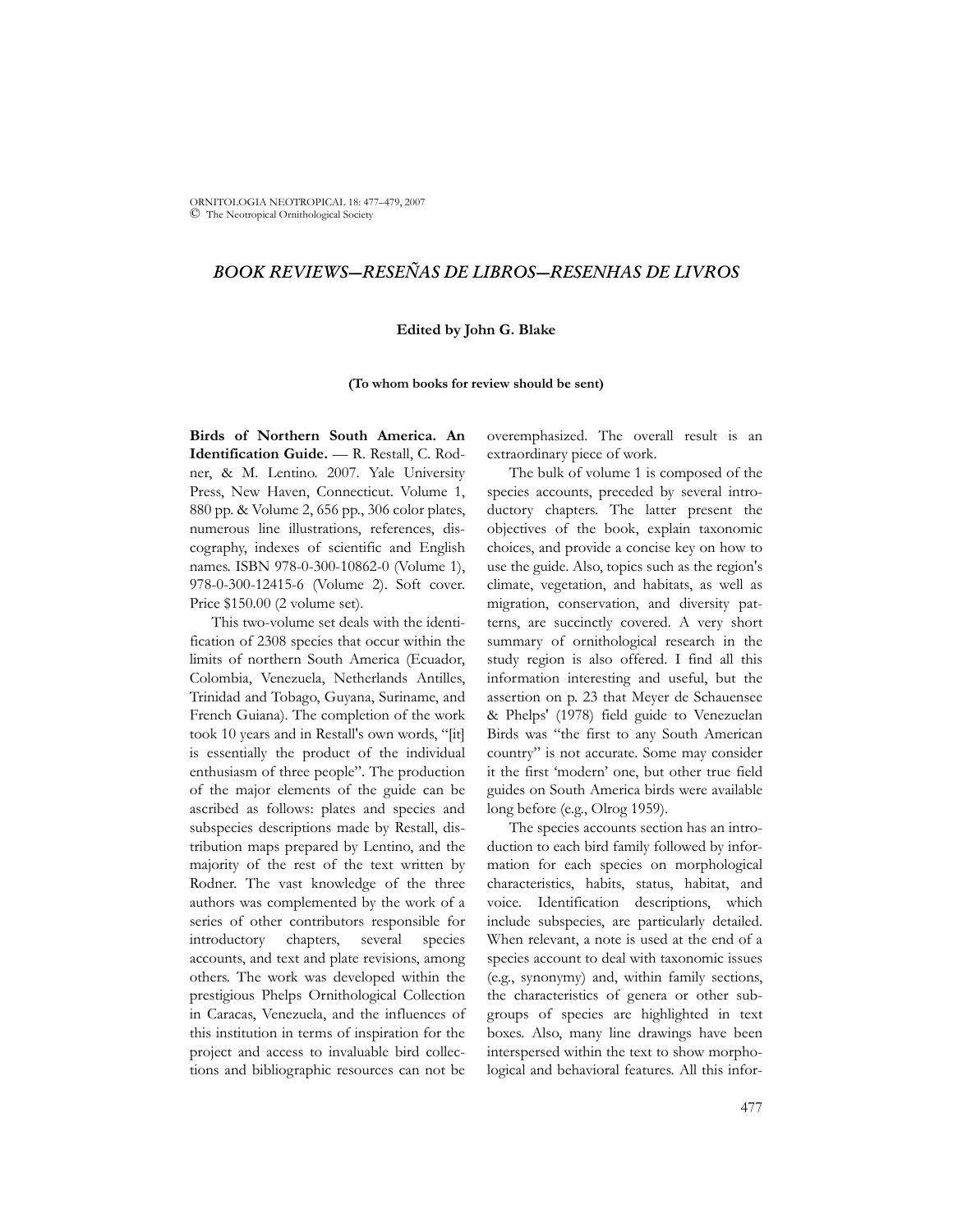## BOOK REVIEWS

mation has been compiled to serve species identification, and thus is complementary to the plates in volume 2. Finally, there are several other additional sections, such as a glossary, a list of ornithological organizations, a bibliography, and a discography. The latter, compiled by S. Peters, provides a list of commercially available recordings for each species. This feature will be especially useful to all of those particularly interested in bird vocalizations.

Volume 2 is mainly composed by 306 color plates that depict 6388 birds and 2308 distributional maps. The plates are preceded by two of the introductory chapters included in volume 1 so as to enhance its utility in the field on its own. The amount of graphic information included represents an impressive effort to incorporate as much known plumage variation as possible. Particularly comprehensive examples are those for the Rufous-collared Sparrow (*Zonotrichia capensis*) and the Bananaquit (*Coereba flaveola*). These species are given 10 and 18 illustrations each, which in turn depict 8 and 15 subspecies, respectively. Age- and season-related plumage variation has also been dealt with in great detail as exemplified by the manakin and Nearctic warblers' species plates. Although these particular levels of graphic detail are not the norm throughout the whole volume, the amount of variation depicted is nonetheless truly outstanding. Illustrations are nicely complemented by pointers and caption text that draw attention to important morphological, habitat, and behavioral features. A distribution map is included for each species and, when multiple subspecies are illustrated, an effort has been made to indicate the approximate range of each of those. The species size and abbreviated data on altitudinal range, status, and abundance accompanies each species map. Although this guide deals with the birds of those countries listed above, distribution maps show extended species ranges across

northern Brazil and northern Peru, and thus make it very useful for this vast region also.

Without doubt what makes this work stand apart from other similar publications is the impressive collection of bird illustrations. On average, each species is represented by 2.8 illustrations in comparison to, for example, 1.2 in Hilty's (2003) "Birds of Venezuela" and 1.5 in Ridgely & Greenfield's (2001) "The Birds of Ecuador". In general, colors appear rich and vivid resulting in aesthetically pleasing plates. In a few cases, however, some colors seem too bold (e.g., blue tanagers and honeycreepers). The illustrations are highquality overall, but some species are better depicted (e.g., cracids, toucans, antpittas, brush finches) than others (e.g., ibises, crakes, stilt). The Limpkin (*Aramus guarauna*) and the American Oystercatcher (*Haematopus palliatus*) look particularly awkward, whereas the piping guans and trumpeters (among many others) are splendid. In plate 136, tail lengths of *Colaptes* flickers are exaggerated; in the case of the Campo Flicker (*Colaptes campestris*) the tail is depicted probably twice as long as it should be. In order to provide more graphic information, some illustrations show both dorsal and ventral areas simultaneously and, intentionally, unnatural postures were used for some groups. I found these techniques useful and appropriate. In contrast, the decision to draw all the birds within a family proportionally has resulted in rather reduced illustrations for small-sized birds within families with significant size ranges (e.g., owls, cotingas). This rule seems somewhat relaxed for the woodpeckers resulting in adequate illustration sizes for the piculets. Finally, the use of space within plates is generally good, but varies (plates 251 and 274 provide contrasting examples). Given the many variables that ultimately determine the distribution of illustrations within and among plates, seemingly inefficient use of space probably reflects organizational constraints rather than a flaw.